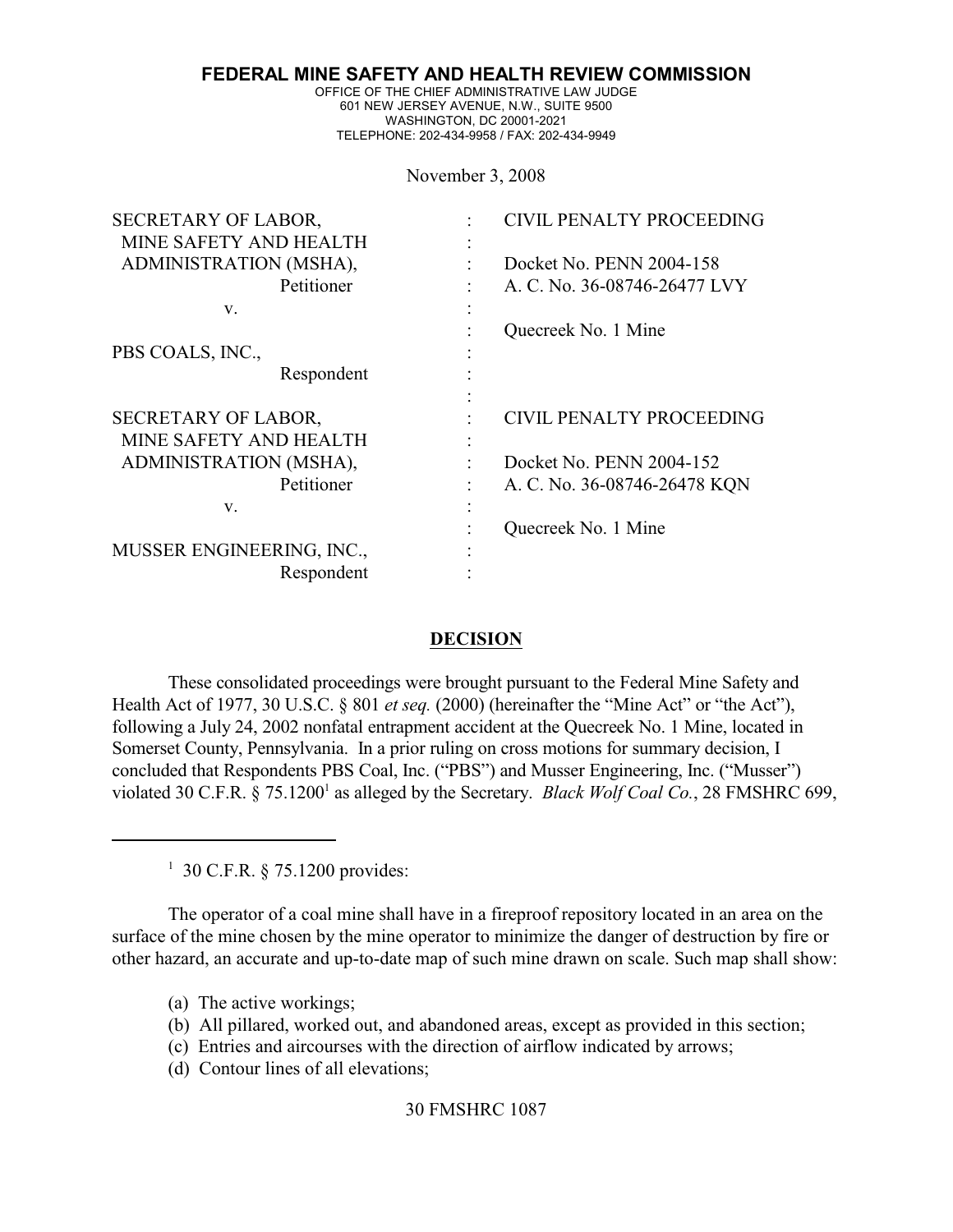709, 716 (July 2006).<sup>2</sup> I further concluded that as to the civil penalties proposed by the Secretary, outstanding questions of material fact precluded a summary decision. *Id.* at 711, 717. There were insufficient uncontroverted stipulations of fact to allow me to determine whether PBS's reliance on a mine map prepared by Consolidation Coal Co. ("Consol") was reasonable, *id.* at 711, and whether Musser knew or had reason to know that its permit map would serve as the basis for the MSHA section 75.1200 map of the Quecreek No. 1 Mine, *id.* at 717.

A hearing on these questions was held from August 28 to August 31, 2007, at the Somerset County Court House in Somerset, Pennsylvania. The parties filed post-hearing briefs, which I have considered in reaching my decision. For the reasons that follow, I conclude that the penalties initially proposed by the Secretary against PBS and Musser would not adequately effectuate "the deterrent purpose underlying the Act's penalty assessment scheme." *Sellersburg Stone Co.*, 5 FMSHRC 287, 294 (Mar. 1983), *aff'd*, 736 F.2d 1147 (7th Cir. 1984). I reach this decision based on my conclusion that PBS and Musser abjectly failed to meet the level of care required of them under section 75.1200, and that their failure to do so constitutes a very high level of negligence. I also base my decision on the extreme gravity associated with the violations of section 75.1200 committed by PBS and Musser.

In my prior decision, I set forth the procedural background of these proceedings and summarized the relevant uncontroverted facts as set forth in the parties' joint stipulations of fact. 28 FMSHRC at 700-704. For purposes of this decision, I hereby incorporate by reference my prior findings. Further findings of fact based upon evidence adduced at trial are set forth below.

(k) Either producing or abandoned oil and gas wells located within 500 feet of such mine and any underground area of such mine; and,

(l) Such other information as the Secretary may require. Such map shall identify those areas of the mine which have been pillared, worked out, or abandoned, which are inaccessible or cannot be entered safely and on which no information is available.

<sup>2</sup> Black Wolf Coal Company, Inc. ("Black Wolf") originally was a party to these proceedings (PENN 2004-157), but following my ruling Black Wolf separately entered into a settlement agreement with the Secretary. I have approved the settlement in an order being issued concurrently with this decision.

<sup>(</sup>e) Elevations of all main and cross or side entries;

<sup>(</sup>f) Dip of the coalbed;

<sup>(</sup>g) Escapeways;

<sup>(</sup>h) Adjacent mine workings within 1,000 feet;

<sup>(</sup>i) Mines above or below;

<sup>(</sup>j) Water pools above; and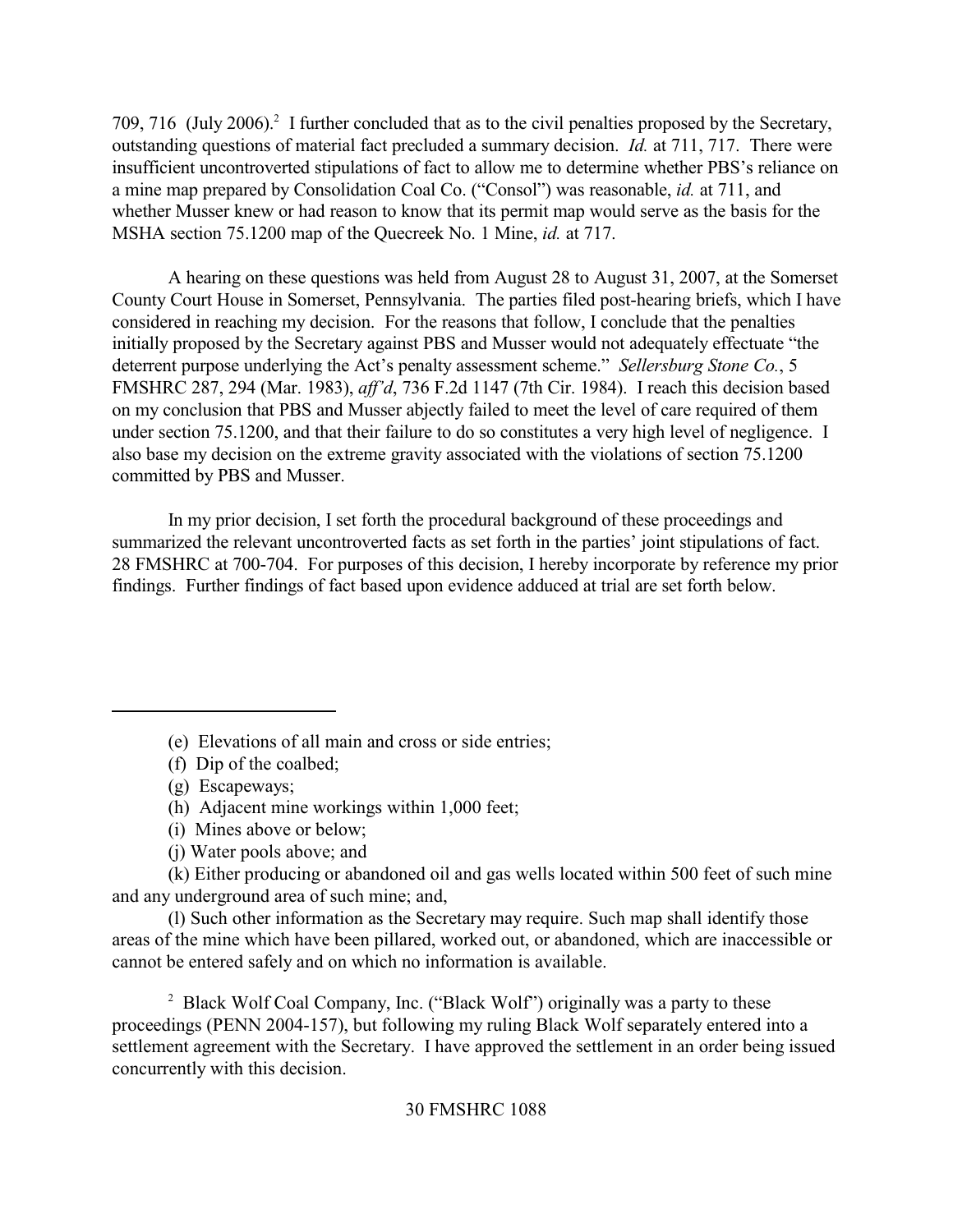## **Findings of Fact**

1. Musser was aware that the map prepared for the Quecreek No. 1 Mine permit had to show among other things an outline of abandoned mines adjacent to the proposed mine being permitted. Tr. 150 (testimony of Edwin Secor, former Musser supervising engineer).

2. After Musser requested Consol to provide it with any maps of the Harrison No. 2 Mine (*see* Stip. 65), Consol provided a map to Musser that was later determined to be inaccurate because it showed reserves that had already been mined. Tr. 44-45.

3. Musser and PBS subsequently obtained another map from Consol (Stip. 65) that was not dated, marked final, or certified by a professional engineer or surveyor. Gov't Ex. 3 (hereinafter "Consol Map 2").

4. Musser used the Consol Map 2 as the basis for delineating the boundary of the Harrison No. 2 Mine. Tr. 59, 577, 192-93.

5. Musser's delineation of the boundary of the Harrison No. 2 Mine in turn defined the extent of mining in the Quecreek No. 1 Mine, the limit of which was a 200-foot barrier between development in the Quecreek No. 1 Mine and what was believed to be the furthest extent of the Harrison No. 2 Mine. Stip. 66.

6. PBS was aware that Musser used the Consol Map 2 in delineating the boundary of the Harrison No. 2 Mine, and raised no objections. Tr. 43, 58-59, 106-07, 192-93.

7. The Quecreek No. 1 Mine map Musser prepared that was based on the Consol Map 2 was certified by Edwin Secor, a Musser supervising engineer, and submitted on behalf of Quecreek Mining Company ("Quecreek") to the Commonwealth of Pennsylvania Department of Environmental Protection as part of the initial permit package for the Quecreek No. 1 Mine. Tr. 91-92, 107-08, 137-38, 143-45; Gov't Ex. 5.

8. Musser and PBS knew that it was standard practice for an environmental permit map such as the one Musser prepared and submitted on behalf of Quecreek to be used as the base map from which a mine map required by MSHA would be drawn. Tr. 32-33, 59-60, 335-36, 575.

9. The location of adjacent mines does not change once they are plotted on a permit map, but are simply transferred over to the mine map required by MSHA. Tr. 33, 196, 336.

10. PBS prepared all of the maps of the Quecreek No. 1 Mine by transferring the boundary of the Harrison No. 2 Mine as delineated on the permit map prepared by Musser. Tr. 198, 203-04.

11. PBS prepared and provided mine maps to Black Wolf, the production operator of the mine, based on the environmental permit map that showed the incorrect boundary of the Harrison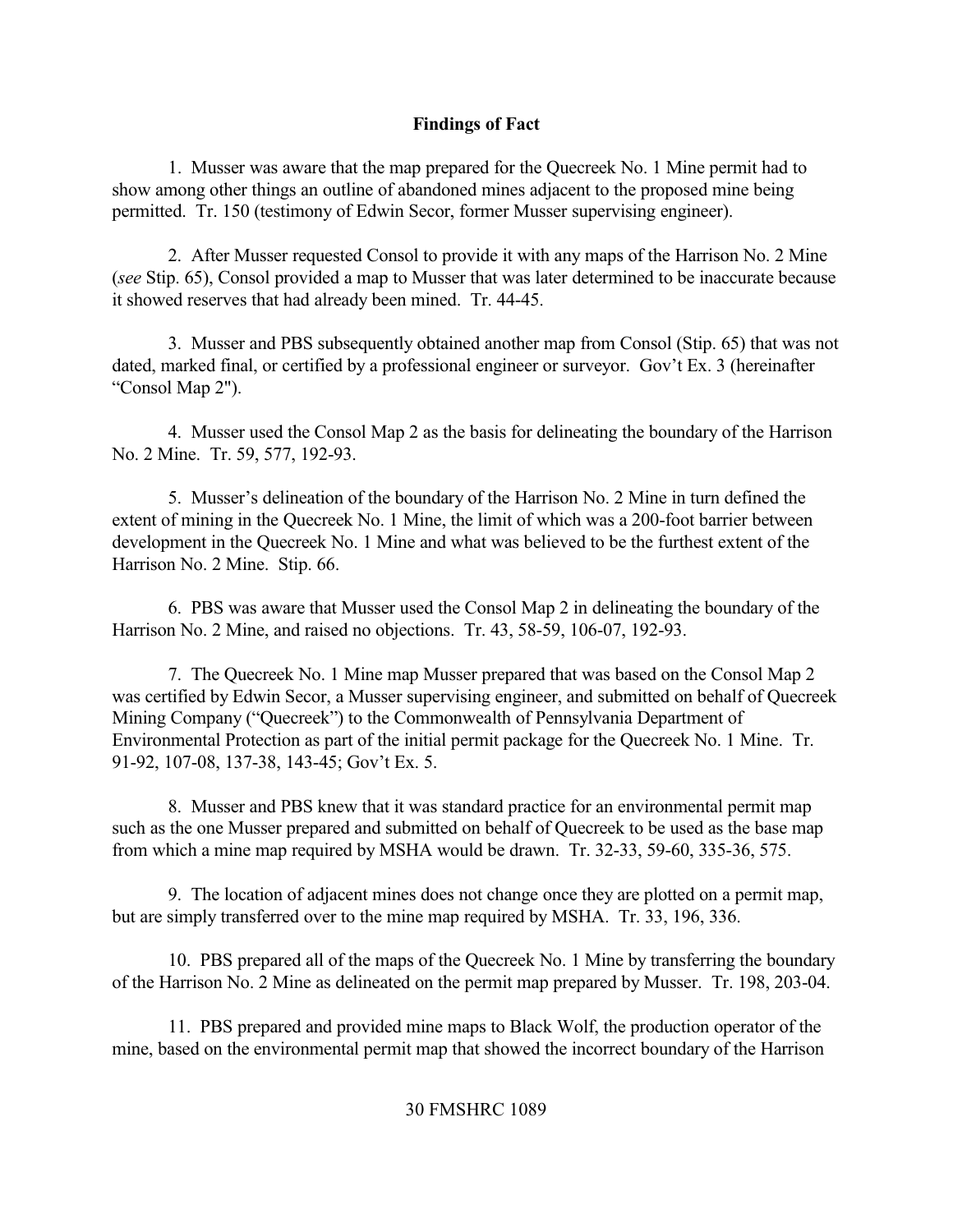No. 2 Mine. Tr. 271-3.

12. If Black Wolf "had known that the boundary line of the [Harrison No. 2 Mine] had been established by the use of an uncertified undated property map of Consol, . . .[Black Wolf] would have done something different. . . ." Tr. 279-80 (testimony of David Rebuck, president of Black Wolf Coal Company).

13. Mine maps commonly depict uncertainty over the extent of workings through the use of dashed or dotted lines, Tr. 522-36, 569, Gov't Exs. 10-13, and both Musser and PBS were aware of this mine mapping convention, Tr. 203, 598-99.

### **Discussion**

The principles governing the authority of Commission Administrative Law Judges to assess civil penalties de novo for violations of the Mine Act are well established. Section 110(I) of the Mine Act delegates to the Commission and its judges "authority to assess all civil penalties provided in [the] Act." 30 U.S.C. § 820(I). The Act delegates the duty of proposing penalties to the Secretary. 30 U.S.C.  $\S$  815(a) and 820(a). Thus, when an operator notifies the Secretary that it intends to challenge a penalty, the Secretary petitions the Commission to assess the penalty. 29 C.F.R. § 2700.28. The Act requires that, "[i]n assessing civil monetary penalties, the Commission [ALJ] shall consider" six statutory penalty criteria:

[1] the operator's history of previous violations, [2] the appropriateness of such penalty to the size of the business of the operator charged, [3] whether the operator was negligent, [4] the effect on the operator's ability to continue in business, [5] the gravity of the violation, and [6] the demonstrated good faith of the person charged in attempting to achieve rapid compliance after notification of a violation.

30 U.S.C. § 820(I) (brackets added).

In keeping with this statutory requirement, the Commission has held that "findings of fact on the [six] statutory penalty criteria must be made" by its judges. *Sellersburg*, 5 FMSHRC at 292. Once findings on the statutory criteria have been made, a judge's penalty assessment for a particular violation is an exercise of discretion, which is bounded by proper consideration of the statutory criteria and the deterrent purposes of the Act. *Id.* at 294; *Cantera Green*, 22 FMSHRC 616, 620 (May 2000) ("Commission judges are accorded broad discretion in assessing civil penalties under the Mine Act"). In exercising this discretion, the Commission has recently reiterated that in determining the amount of a penalty, a judge is not bound by the penalty recommended by the Secretary. *Spartan Mining Co.*, 30 FMSHRC 699, 723 (Aug. 2008) (citing *Sellersburg*, 5 FMSHRC at 291). The Commission also emphasized that when a judge's penalty determinations "substantially diverge from those originally proposed, it behooves [the judge] to provide a sufficient explanation of the bases underlying the penalties assessed by the [judge]." *Id.* The Commission warned in *Sellersburg* that without an explanation for such a divergence,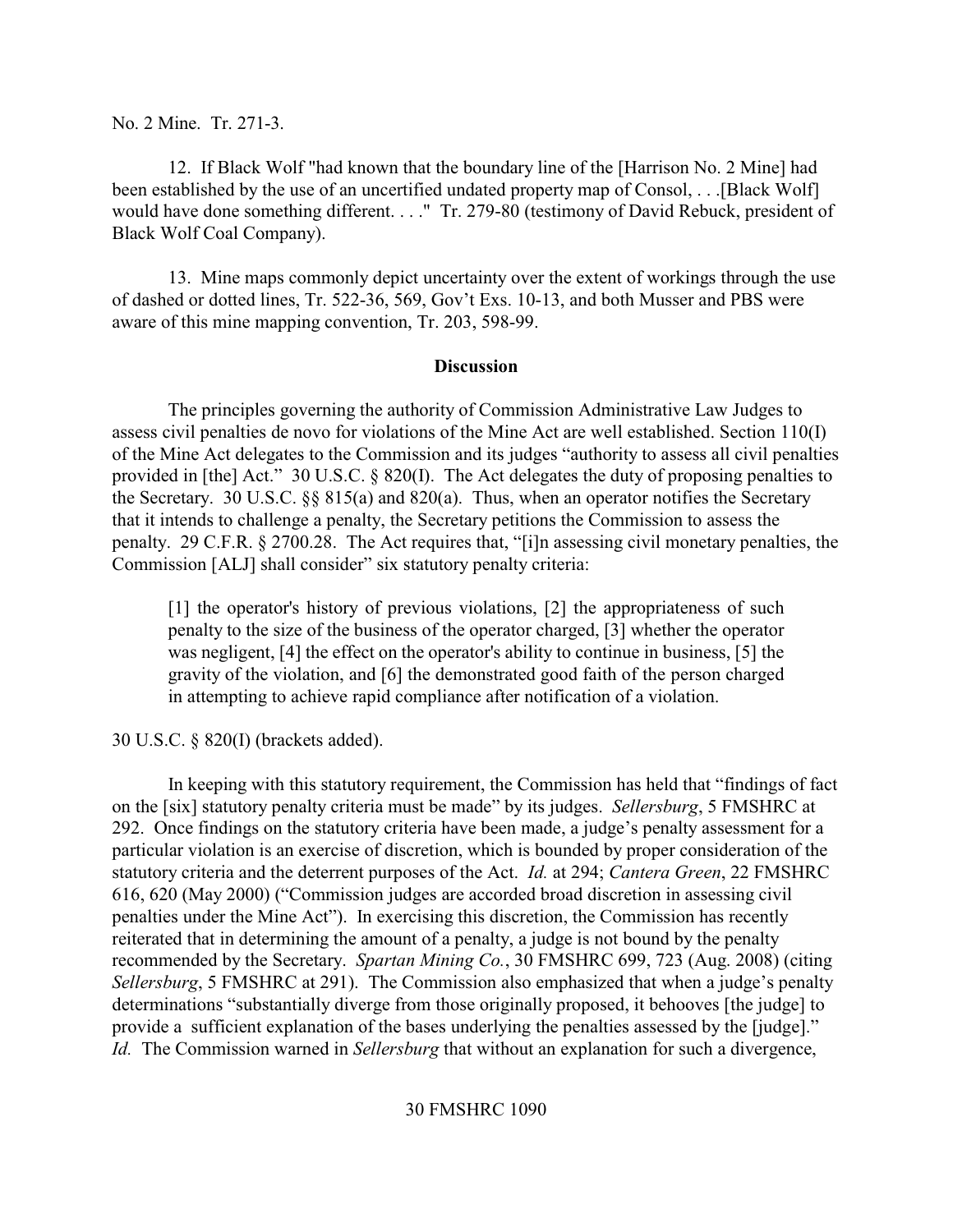"the credibility of the administrative scheme providing for the increase or lowering of penalties after contest may be jeopardized by an appearance of arbitrariness." 5 FMSHRC at 293.

Here, there is no dispute as to the facts relating to several of the statutory penalty criteria. Both of the Respondents and the Secretary have stipulated as to both PBS and Musser that (1) the Respondents have no significant history of previous violations, (2) the proposed penalties are appropriate to the size of the Respondents' businesses, (3) the proposed penalties will not affect the ability of the Respondents to continue in business, and (4) the Respondents abated the violations at issue in good faith. Trial Stip. 1; Gov't Exs. 1-2. I accept the stipulations made by the parties and as to the four criteria, I find that PBS and Musser are both small operators with negligible histories of previous violations, that any penalty imposed under the Mine Act will not affect the ability of either PBS or Musser to continue in business, and that PBS and Musser abated the violations in good faith. There remain two criteria on which I must make findings of fact - - the degree to which PBS and Musser acted negligently in violating section 75.1200, and the gravity of their violations.

# **Gravity**

In a 1996 *Consolidation Coal Co.* decision, the Commission stated: "The gravity penalty criterion under section 110(I) of the Mine Act . . . is often viewed in terms of the seriousness of the violation. . . . The focus of the seriousness of the violation is not necessarily on the reasonable likelihood of serious injury, which is the focus of the S&S inquiry, but rather on *the effect of the hazard if it occurs*." 18 FMSHRC 1541, 1549-50 (Sept. 1996) (emphasis added) (affirming judge's finding that a violation was "serious" based upon evidence of what *could have occurred* given the conditions present).

On July 24, 2002, eighteen miners were working underground in the Quecreek Mine. As a consequence of an inaccurate map, the wet conditions at the No. 6 entry were not perceived as a warning of impending disaster. At approximately 8:45 p.m., water broke through the working face of the No. 6 entry of the Quecreek No. 1 Mine, and nine miners were trapped underground by the resulting inundation. Stip. 29. Nine other miners narrowly escaped a similar fate. The effect of the hazard in this instance was both potentially and actually no less than catastrophic for these miners. Seventy two million gallons of water rushed into the mine. Tr. 391, 397. As a result of the flooding all miners underground faced the possibilities of grievous bodily injury from the force of the water entering the mine, blocked escapeways, severely compromised ventilation, and hypothermia. Tr. 397. In addition, those trapped underground faced and prepared for the ultimate consequence, death. They tied themselves together so that they would be found as a group after the flood waters rose, and they wrote notes to their loved ones and placed them in a waterproof container. Tr. 395-97. These miners surely would have died but for a rescue that was nothing short of miraculous. *See* Sec'y Br. at 10 (the miners "miraculously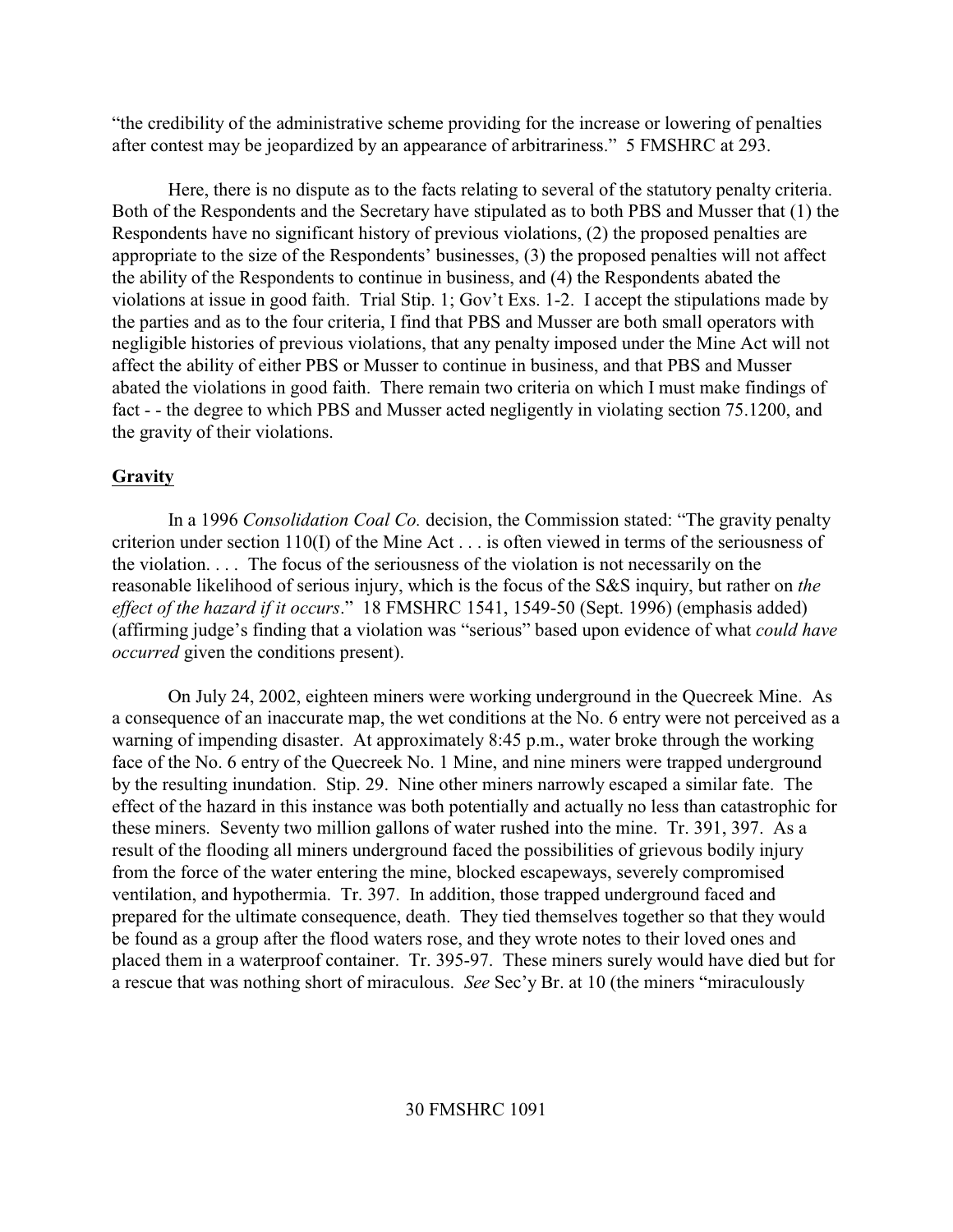escaped being seriously or fatally injured").<sup>3</sup> The fact that the nine miners were rescued, however, in no way diminishes the seriousness of the violation that led to their predicament.

Accordingly, I find that the violations of section 75.1200 committed by PBS and Musser were of the utmost gravity.

# **Negligence**

The Mine Act states unequivocally that "the first priority and concern of all in the coal . . . mining industry *must* be the health and safety of its most precious resource – *the miner*." 30 U.S.C. § 801(a) (*emphasis added*). Furthermore, mine operators and their contractors have an absolute duty to maintain an accurate mine map, including a duty to show all adjacent mine workings within 1,000 feet. 30 C.F.R. § 75.1200. As I have already determined, the Quecreek mine map was inaccurate on the day of the inundation, and therefore, PBS and Musser violated section 75.1200.

In determining the degree to which PBS and Musser were negligent, I turn for guidance to the Secretary's regulations, which state:

Negligence is conduct, either by commission or omission, which falls below a standard of care established under the Mine Act to protect miners against the risks of harm. Under the Mine Act, an operator is held to a high standard of care. A mine operator is required to be on the alert for conditions and practices in the mine that affect the safety or health of miners and to take steps necessary to correct or prevent hazardous conditions or practices. The failure to exercise a high standard of care constitutes negligence.

30 C.F.R. § 100.3(d). Under this same standard, high negligence is found if an "operator knew or should have known of the violative condition or practice, and there are no mitigating circumstances." *Id.* at Table X. The Secretary's Part 100 regulations do not go beyond high negligence.

In my prior decision, I stated that the facts as stipulated to by the parties were insufficient to determine the key questions of "whether PBS's reliance on the Consol map was reasonable," and "whether Musser knew or had reason to believe that its permit map would serve as the basis for the MSHA section 75.1200 map." 28 FMSHRC at 711, 717. After hearing the evidence and considering the arguments of the parties on these questions, I conclude that PBS and Musser were not merely moderately negligent as suggested by the Secretary, but instead acted in a very

 $3\,$  I take judicial notice that the facts regarding the miners' ordeal and rescue as set forth by MSHA engineer Stanley Joseph Michalek and counsel for the secretary were reported without contradiction by the local and national media that descended within hours of the inundation on the farm of William and Lori Arnold located 250 feet above the Quecreek No. 1 Mine.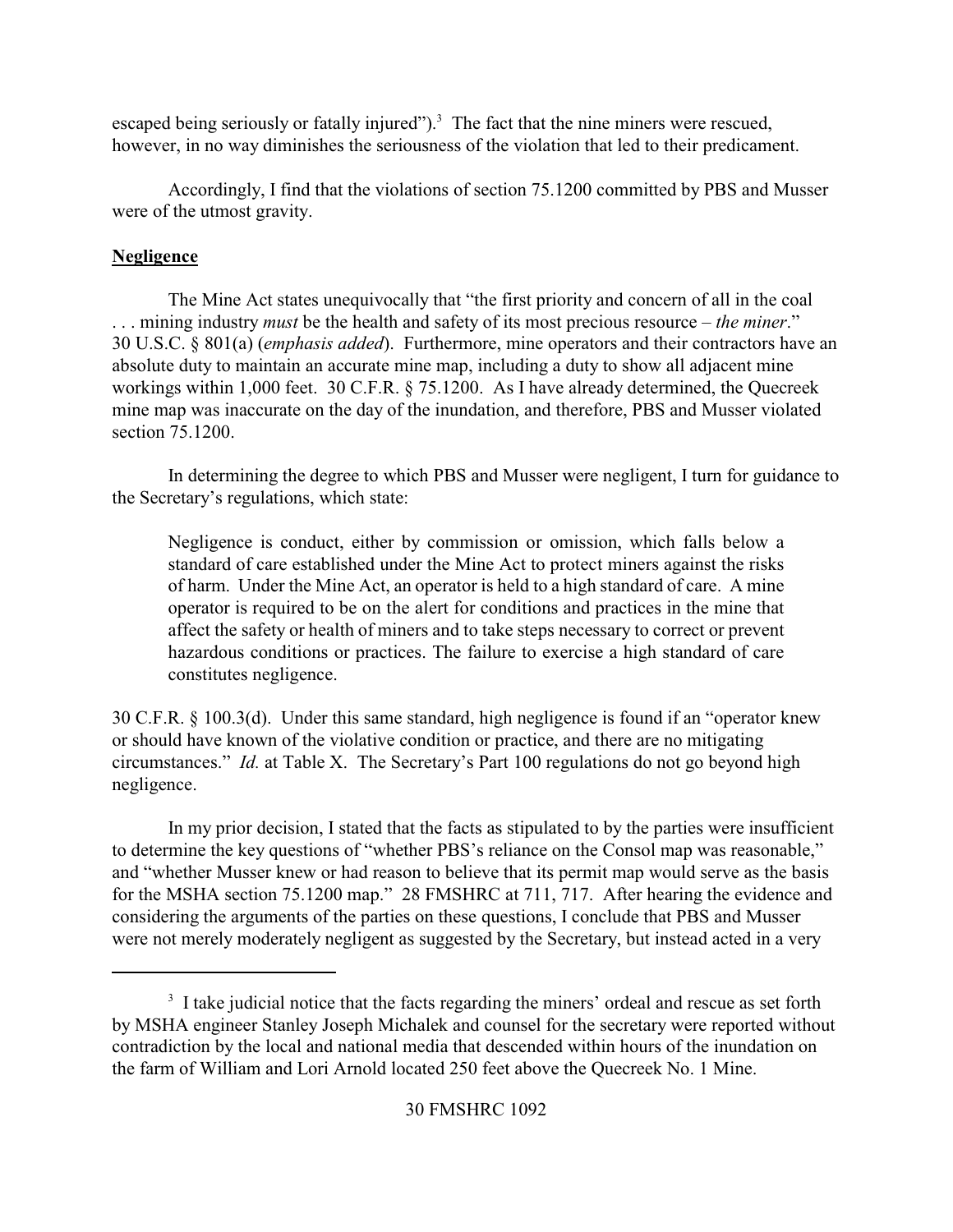highly negligent manner when they violated section 75.1200.

I begin by noting that according to one commentator, "[t]he amount of care demanded by the standard of reasonable conduct must be in proportion to the apparent risk. As the danger becomes greater the actor is required to exercise caution commensurate with it." W. Page Keeton et al., *Prosser and Keeton on the Law of Torts* § 34, at 208 (5th ed. 1984). I find the record in this matter replete with instances of PBS and Musser failing to act conservatively and to err on the side of safety. To the contrary, the attitude here was one of "[w]e permit as much as we can." Tr. 57. Another witness testified that "you permitted as much as you can to the 200-foot [limit]." Tr. 67. Contrary to the Secretary's statement that "it is a sin of omission that forms the basis of [PBS and Musser's] negligence," Sec'y Reply Br. at 6, I find that the Respondents committed sins of commission, that they knowingly mapped the Quecreek No. 1 Mine based upon questionable information, knowingly placed their production agenda ahead of caution, and then directed their miners into areas that could tragically turn out to be "undiscovered country, from whose bourn / No traveler returns." *Hamlet*, Act III, scene 1. We can only be thankful that the nine miners did miraculously return from their would be grave, the Quecreek Mine.

I find that Musser and PBS searched for maps of mines adjacent to the Quecreek No. 1 Mine, in particular the Harrison No. 2 Mine, and in consultation with each other, agreed to base the boundary of the Harrison No. 2 Mine on a map provided to them by Consol. Tr. 43-44, 58-59, 61- 62, 106-07, 192-93. The trouble was this was the second map Consol provided – the first Consol map contained outdated information, showing as reserves areas that had in fact been mined. Tr. 45. Nor was this second map upon which Musser and PBS based their actions dated, marked final, or certified by a professional engineer or surveyor. Gov't Ex. 3. As one witness for the Respondents testified, the second Consol map "was the best we had at the time" despite the fact that they *did not consider it an accurate rendition*. Tr. 57-58 (testimony of Musser engineer David Lucas). When asked whether he considered the second Consol map to be "an accurate rendition" of the boundaries of the Harrison No. 2 Mine, Lucas responded: "No." *Id.* Lucas went on to acknowledge that he was, in fact, "unsatisfied" with the second Consol map. *Id.* In the face of all good judgment and common sense, Musser and PBS decided to accept the second Consol map as an adequate basis upon which to delineate the boundaries of the Harrison No. 2 Mine. They assumed the map from Consol was accurate because they had asked for "the best map available." Tr. 105.

Having received two contradictory maps from Consol ought to have put the Respondents on notice that all was not right, an indication that "these guys [Consol] don't have their system down like they used to." Tr. 458. Even Musser's expert witness agreed that getting an unreliable map would raise doubts about other maps obtained from the same source. Tr. 651-52. Moreover, it was common knowledge that final, certified mine maps were a rare commodity in Somerset County, Pennsylvania. Tr. 77, 218. One thing the Respondents knew, however, was that the Harrison No. 2 Mine was full of water and updip from the proposed Quecreek No. 1 Mine. I find that under these circumstances, a reasonably prudent person would have erred on the side of safety and taken additional precautions. The Respondents took no such precautions, choosing instead to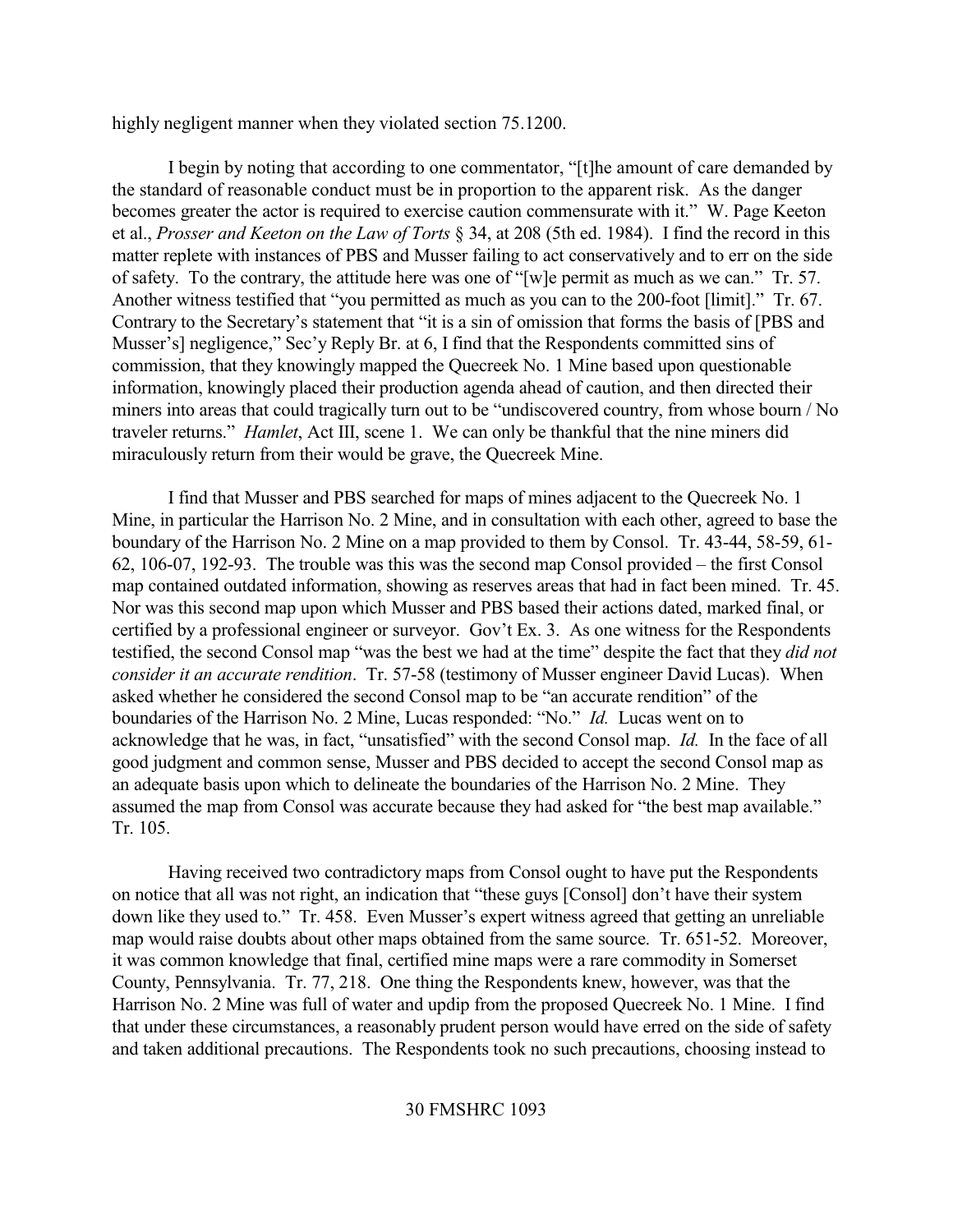play Russian roulette with the lives of miners. As one MSHA witness stated: a reasonably prudent engineer would "ma[ke] it known that there's a potential for something out there, even if you didn't find it," and that this would serve as "a fair warning for everyone down the road that looks at that map that there could be a problem." Tr. 431.

Given all this, I find it incomprehensible that Musser and PBS failed to place any type of warning on the section  $75.1200 \text{ map}^4$  Just as unexplored areas of the Earth were often shown on maps as great voids of either lightness or darkness, the boundary between the old Harrison No. 2 Mine and the Quecreek Mine could have been shown as just such undiscovered country. The Secretary introduced into evidence mine maps that used dashed or dotted lines where the extent of workings were unknown. Tr. 522-36, 569; Gov't Ex. 10-13. Witnesses for the Respondents admitted to having seen maps with such markings, Tr. 203, 598-99, and even acknowledged that uncertain boundaries should be noted on mine maps, Tr. 386, 666-67.

In light of the foregoing discussion, I conclude that Musser and PBS acted in a grossly negligent manner.

## **Significant and Substantial**

In their posthearing briefs, the parties address the issue of whether the violations of section 75.1200 at issue here were significant and substantial (S&S). *See Mathies Coal Co.*, 6 FMSHRC 1, 3-4 (Jan. 1984). I find that the violations were indeed significant and substantial.

The S&S terminology is taken from section 104(d) of the Mine Act, 30 U.S.C. § 814(d), and refers to "significant and substantial," i.e., more serious violations. A violation is S&S if, based on the particular facts surrounding the violation, there exists a reasonable likelihood that the hazard contributed to will result in an injury or illness of a reasonably serious nature. *See Cement Div., Nat'l Gypsum Co.*, 3 FMSHRC 822, 825 (Apr. 1981). In the *Mathies* case, the Commission further explained:

In order to establish that a violation of a mandatory safety standard is significant and substantial under National Gypsum, the Secretary of Labor must prove: (1) the underlying violation of a mandatory safety standard; (2) a discrete safety hazard – that is, a measure of danger to safety – contributed to by the violation; (3) a reasonable likelihood that the hazard contributed to will result in an injury; and (4) a reasonable likelihood that the injury in question will be of a reasonably serious nature.

Contrary to Musser's argument that the company "had all the available information and <sup>4</sup> there was no reason to suspect that the mapping of the Harrison No. 2 boundary was inaccurate," Musser Br. at 13, I find ample record evidence establishes that Musser was on notice that at best, the boundary to the Harrison No. 2 Mine was uncertain, [Tr. 57-58], and that given this uncertainty, Musser had a higher duty of care to err on the side of caution.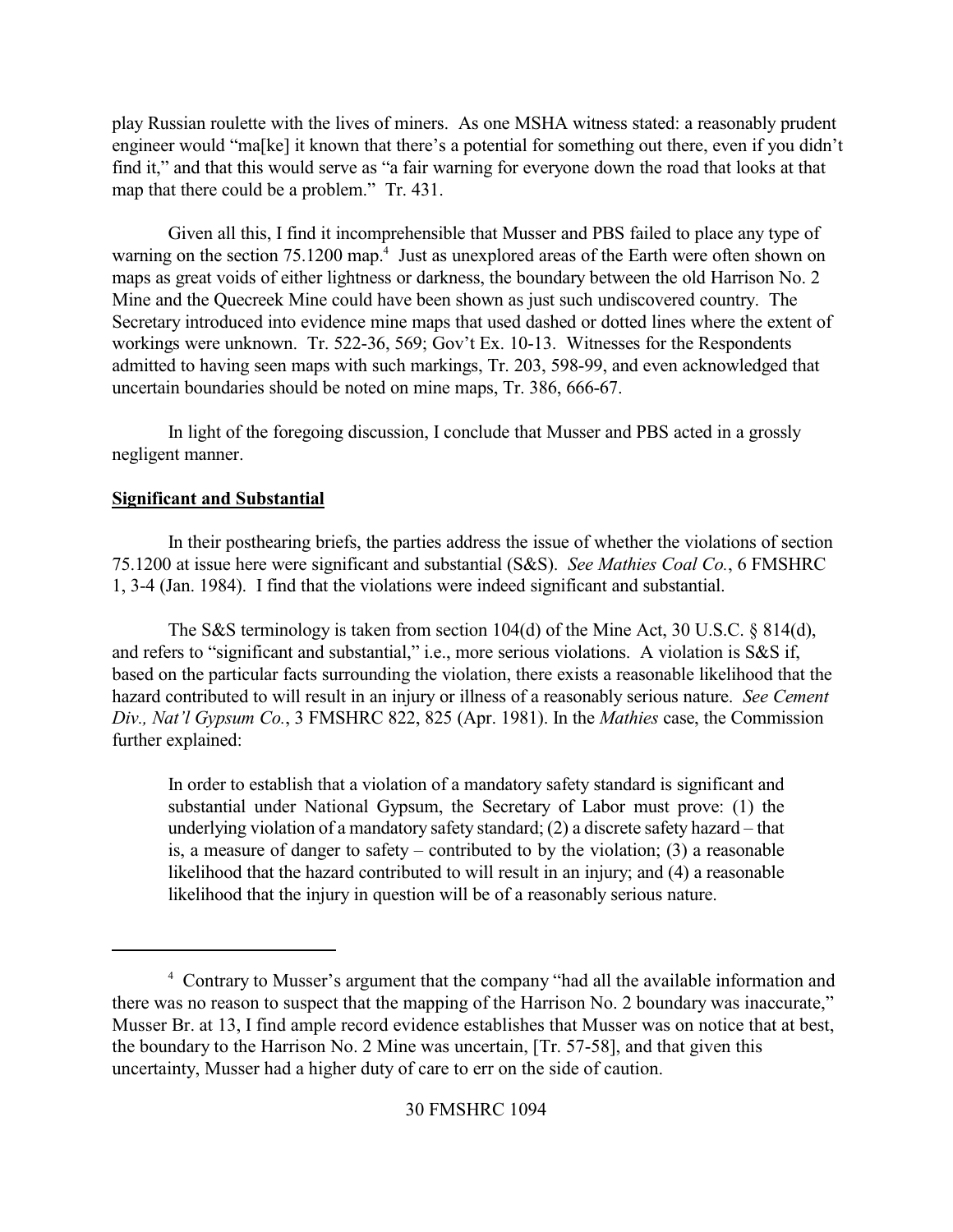6 FMSHRC at 3-4 (footnote omitted). Although the Commission has also held that an evaluation of the reasonable likelihood of injury should be made assuming continued "normal" mining operations, *see U.S. Steel Mining Co.*, 7 FMSHRC 1125, 1130 (Aug. 1985), in this case mining operations ceased due to the enormity of the accident that occurred.

Here, it is self evident that the elements of *Mathies* have been established. In my prior decision, I found that Musser and PBS violated section 75.1200 when they prepared an inaccurate map of the Quecreek No. 1 Mine, then used that map to prepare the maps upon which production mining was based. 28 FMSHRC at 709, 716. I find that these violations contributed to the inundation of the Quecreek No. 1 Mine that occurred on July 24, 2002. Musser knew the risk. PBS knew the risk. Only the 18 miners who entered the Quecreek No. 1 mine on July 24, 2002, were deprived of this knowledge. Indeed, the inundation would not have occurred had maps been prepared that allowed an adequate warning of the lack of certainty regarding the boundaries of the mine that was breached and from which the inundation flowed. As for the final *Mathies* elements, I have already found that the consequences of the inaccurate map placed 18 miners in peril of their lives. Quite compelling evidence was adduced at trial as to the near certainty – but for a miraculous rescue – of the deaths of nine miners trapped underground with no daylight for three long days and four long nights. Tr. 389-98.

Accordingly, I find that the violations of 30 C.F.R. § 75.1200 committed by PBS and Musser were S&S.

#### **Penalty Assessments**

At the time of the Quecreek Mine inundation, the maximum penalty for a violation of the Mine Act or the Secretary's regulations thereunder was \$55,000. 30 C.F.R. § 100.3(a) (2002). In these proceedings, the Secretary's penalty proposal has been something of a moving target. She initially proposed that the Commission assess penalties of \$5,000 against each Respondent. Sec'y Br. at 31. In her reply brief, however, she states: "Given the seriousness of the violations, it is appropriate for the judge to impose the maximum civil penalties in this case. The Secretary respectfully requests an Order requiring Respondents PBS and Musser to pay civil penalties in the amount of the statutory maximums of \$55,000." Sec'y Reply Br. at 23-24.

As I have already noted, I am not bound by the Secretary's penalty proposals but must instead make a de novo determination of an appropriate penalty based on the six statutory criteria specified in section 110(I) of the Mine Act. *Sellersburg*, 5 FMSHRC at 291. In light of my findings that the Respondents exhibited a very high level of negligence, and that the gravity of their violations was also very high, I find that it is appropriate to depart from and increase substantially the Secretary's original penalty proposal.

Accordingly, having considered the six statutory penalty criteria, and finding significant aggravating factors as to the high negligence of Musser and PBS, as well as to the gravity of their violations, I find that a penalty of \$55,000 is appropriate for each of the Respondents' violations of 30 C.F.R. § 75.1200.